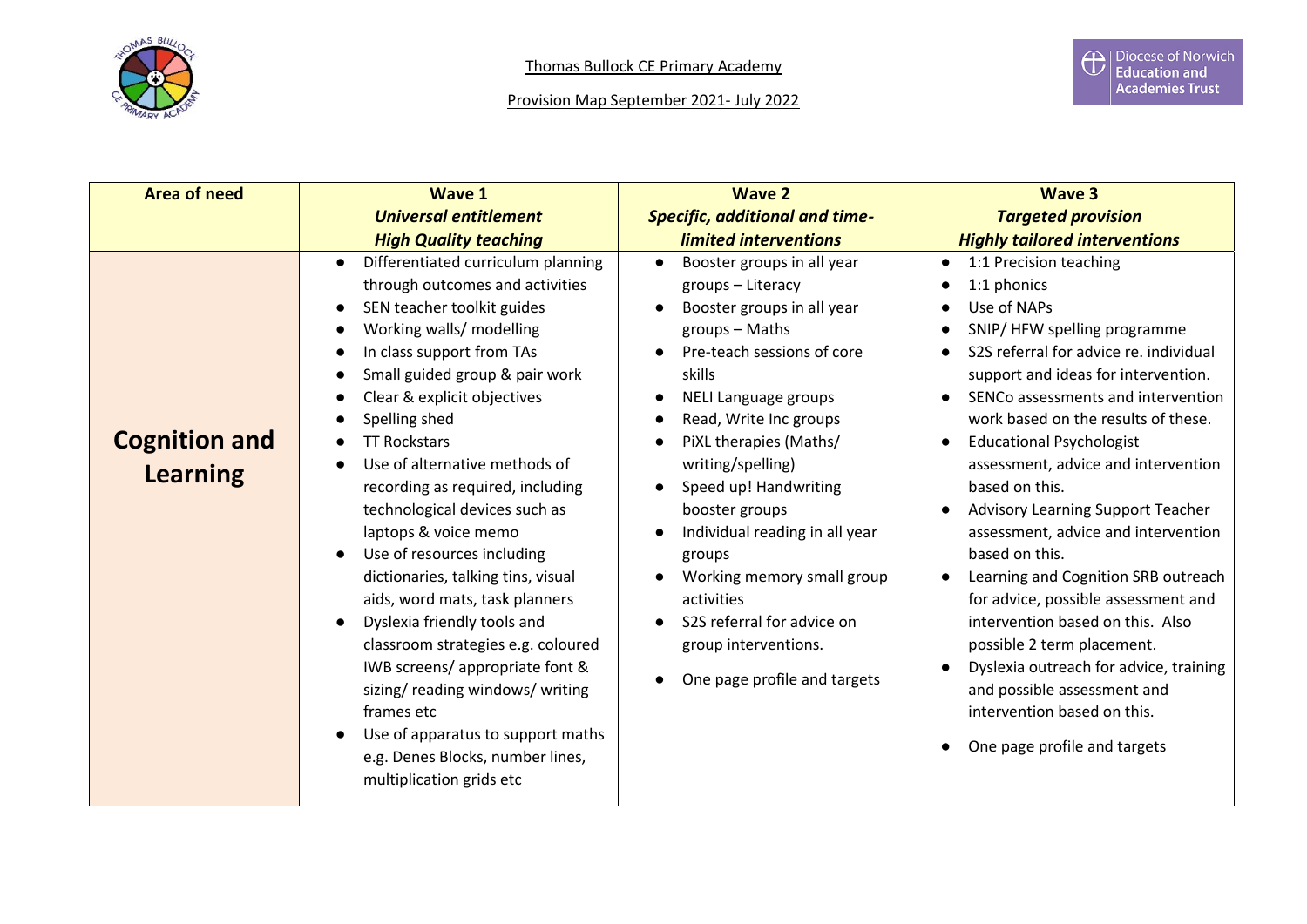

| <b>Area of need</b>                     | Wave 1                                                                                                                                                                                                                                                                                                                                                                                                                                                                                                    | <b>Wave 2</b>                                                                                                                                                                                                                                  | Wave 3                                                                                                                                                                                                                                                                                                            |
|-----------------------------------------|-----------------------------------------------------------------------------------------------------------------------------------------------------------------------------------------------------------------------------------------------------------------------------------------------------------------------------------------------------------------------------------------------------------------------------------------------------------------------------------------------------------|------------------------------------------------------------------------------------------------------------------------------------------------------------------------------------------------------------------------------------------------|-------------------------------------------------------------------------------------------------------------------------------------------------------------------------------------------------------------------------------------------------------------------------------------------------------------------|
|                                         | <b>Universal entitlement</b>                                                                                                                                                                                                                                                                                                                                                                                                                                                                              | <b>Specific, additional and time-</b>                                                                                                                                                                                                          | <b>Targeted provision</b>                                                                                                                                                                                                                                                                                         |
|                                         | <b>High Quality teaching</b>                                                                                                                                                                                                                                                                                                                                                                                                                                                                              | limited interventions                                                                                                                                                                                                                          | <b>Highly tailored interventions</b>                                                                                                                                                                                                                                                                              |
| <b>Communication</b><br>and interaction | Using appropriate levels of<br>language - simplifying when<br>needed.<br>Instructions set out clearly with the<br>use of prompts and reminders to<br>support learners e.g. first/next<br>Use of paraphrasing and reframing<br>by adults and pupils<br>Discussion, role play and modelling<br>prior to writing.<br>Regular check-ins<br>Opportunities to talk/verbalise<br>thinking<br>SEN teacher toolkit guides<br>Visual & kinaesthetic cues<br>Clear timetabling including use of<br>visual timetables | Focus on key vocabulary for<br>$\bullet$<br>topic<br>Pre teaching of key vocabulary<br>S2S<br>$\bullet$<br>Use of voice recording devices<br>such as talking tins, voice<br>memo<br><b>ELKLAN</b> small groups<br>One page profile and targets | S <sub>2S</sub><br>$\bullet$<br>Social stories & comic strip<br>conversations<br>Visual timetables<br>$1:1$ SALT<br>Individual programme based on<br>targets set by Speech and Language<br>therapists<br>Use of laptops/ clicker 8 programme<br>through Access Through Technology<br>One page profile and targets |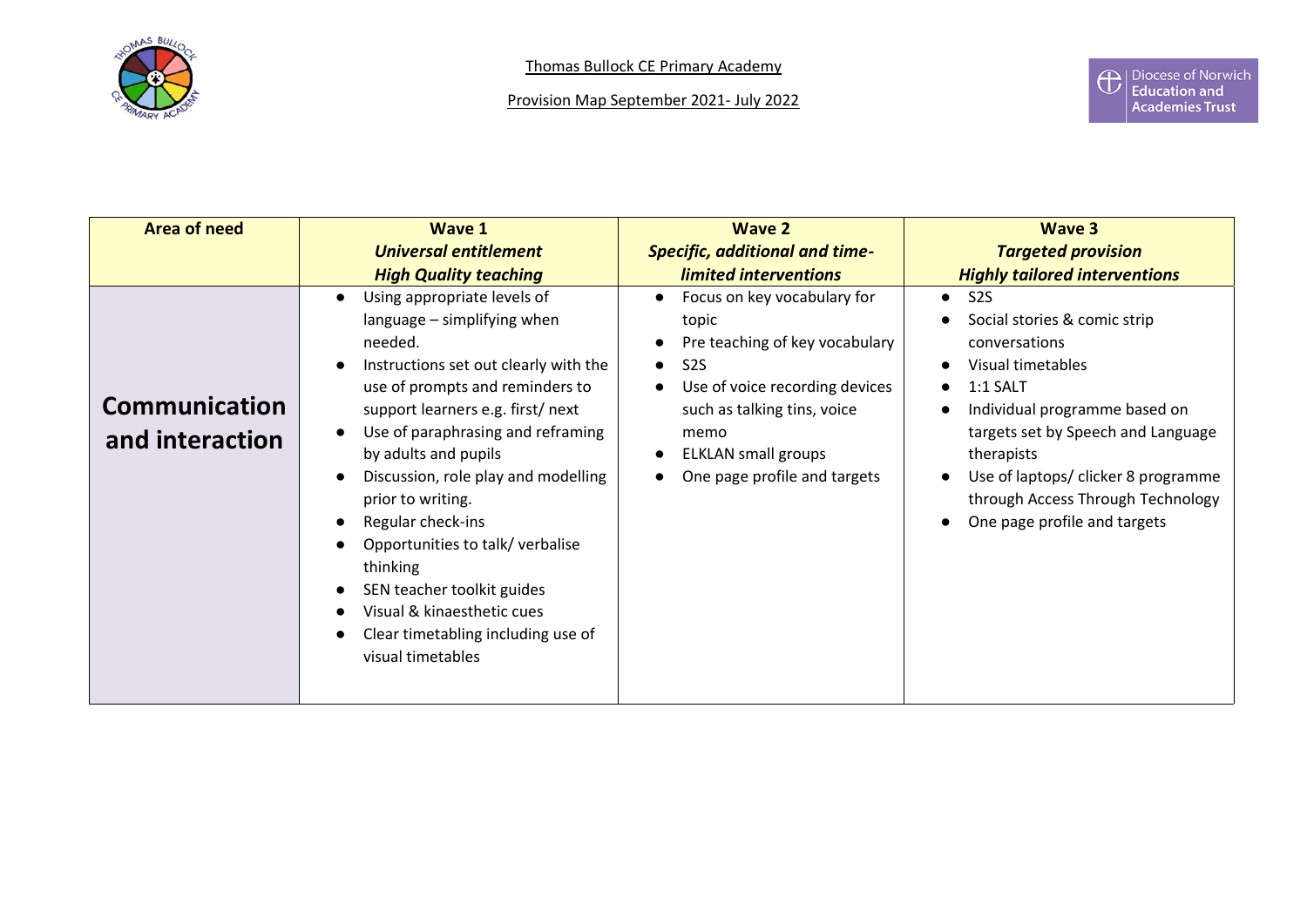

Provision Map September 2021- July 2022

| Area of need                                            | <b>Wave 1</b><br>Universal entitlement                                                                                                                                                                                                                                                                                          | <b>Wave 2</b><br><b>Specific, additional and time-</b>                                                                                                                                                                                                                                                | Wave 3<br><b>Targeted provision</b>                                                                                                                                                                                                                                                                                                                                                            |
|---------------------------------------------------------|---------------------------------------------------------------------------------------------------------------------------------------------------------------------------------------------------------------------------------------------------------------------------------------------------------------------------------|-------------------------------------------------------------------------------------------------------------------------------------------------------------------------------------------------------------------------------------------------------------------------------------------------------|------------------------------------------------------------------------------------------------------------------------------------------------------------------------------------------------------------------------------------------------------------------------------------------------------------------------------------------------------------------------------------------------|
|                                                         | <b>High Quality teaching</b>                                                                                                                                                                                                                                                                                                    | limited interventions                                                                                                                                                                                                                                                                                 | <b>Highly tailored interventions</b>                                                                                                                                                                                                                                                                                                                                                           |
| Social,<br><b>Emotional and</b><br><b>Mental Health</b> | School weekly values.<br>$\bullet$<br>House points<br>Behaviour rewards<br>Class learning forum<br>Class collective worship<br>Restorative approaches<br><b>Tokens</b><br>$\bullet$<br>Growth mind-set classroom<br>approach<br>Meet and greet at the beginning/<br>end of each day<br>Soft start<br>SEN teacher toolkit guides | Additional transition work<br>Quiet spaces at break/lunch<br>times<br><b>RSE</b> sessions<br>Gardening/ forest schools/<br>nurture small groups<br>Check ins with identified key<br>staff<br>S <sub>2</sub> S<br>$\bullet$<br>Nelson's journey<br><b>Young Carers</b><br>One page profile and targets | Individual meet and greet and<br>handover with parents / guardians<br><b>Benjamin Foundation</b><br>Additional transition work e.g.<br>moving on<br>Social stories and comic strip<br>conversations<br>Pupil specific risk assessments<br>Individual reward systems<br>S <sub>2</sub> S<br>Point 1<br><b>CAHMs</b><br>Nelson's Journey<br><b>Young Carers</b><br>One page profiles and targets |